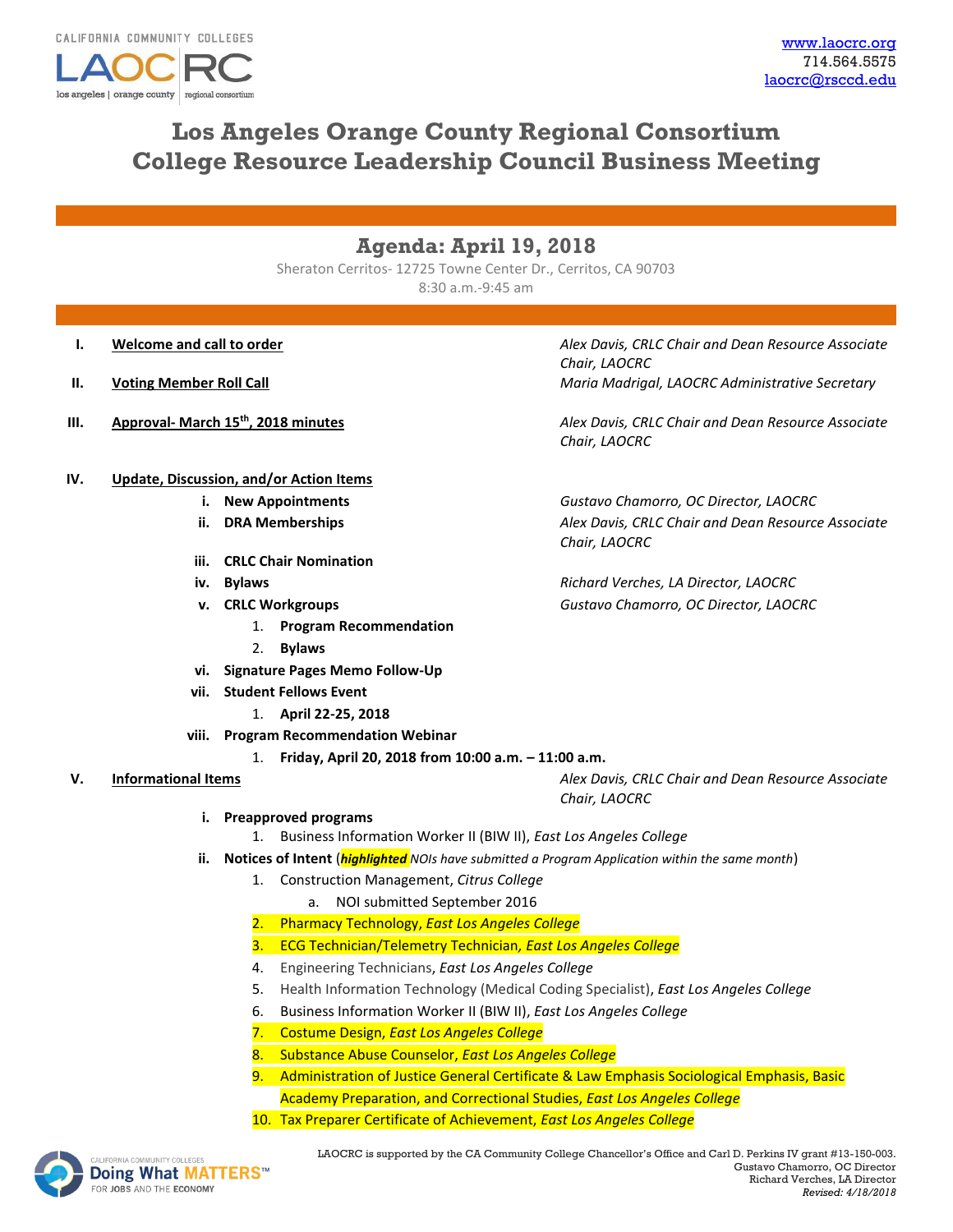los angeles | orange county | regional consortium**11. Workplace Communication and Critical Thinking***, El Camino College* 

- 12. Project Management, *El Camino College*
- 13. Business Fundamentals, *El Camino College*
- 14. Songwriting, *Los Angeles Mission College*
- 15. Certificate of Achievement in Commercial Music, *Los Angeles Mission College*
- 16. Web Development Specialist, *Los Angeles Valley College*
- 17. Computer Programming Certificate, *Los Angeles Valley College*
- 18. Baking & Pastry Management Degree, *Mt. San Antonio College*
- 19. Baking and Pastry Certificate, *Mt. San Antonio College*
- 20. Advanced Culinary Certificate, *Mt. San Antonio College*
- 21. Global Trade and Logistics, *Pasadena City College*
- 22. Video Post-Production-AS, *Pasadena City College*
- 23. Game Design and Development, *Pasadena City College*
- 24. User Experience/Interaction Design (UI/UX), *Pasadena City College*
- 25. Urban Farming, *Saddleback College*
- 26. Wellness Gardening, *Saddleback College*
- 27. Audio and Visual Technician, *Santa Monica College*

### **iii. Substantial Changes**

- 1. Administration of Justice Chemical Dependency Specialist in Criminal Justice-CoA, *East Los Angeles College*
- 2. Administration of Justice, Law Emphasis-CoA, *East Los Angeles College*
- 3. Basic Police Academy Preparation-CoA, *East Los Angeles College*
- 4. Basic Police Academy-CoA, *East Los Angeles College*
- 5. Extended Police Academy-CoA, *East Los Angeles College*
- 6. Field Probation Officer: Probation Department-CoA, *East Los Angeles College*
- 7. Fire Drill Tower-CoA, *East Los Angeles College*
- 8. Fire Technology, Company Officer-CoA, *East Los Angeles College*
- 9. Forensic Crime Scene Investigation-CoA, *East Los Angeles College*
- 10. Juvenile Corrections Officer Core Probation Department-CoA, *East Los Angeles College*

**VI. Action Items** *Alex Davis, CRLC Chair and Dean Resource Associate Chair, LAOCRC*

**a. Consent Online Program Recommendation ; Motion: \_\_\_\_\_\_\_\_\_\_\_\_\_\_\_\_\_\_\_\_\_\_\_\_\_\_\_Community College ; Second: \_\_\_\_\_\_\_\_\_\_\_\_\_\_\_\_\_\_\_\_\_\_\_\_\_\_\_\_\_\_\_\_\_\_\_\_\_\_Community College; APPROVED: Y/N** 1. Construction Management, *Citrus College*  2. Addiction Studies: Substance Abuse Assessor-CoA, *East Los Angeles College*  3. Chemical Technology, *East Los Angeles College*  4. Cloud Computing-CoA, *East Los Angeles College*  5. Commercial Music: Music Arranging-CoA, *East Los Angeles College* 

- 6. Commercial Music: Music Notation-CoA, *East Los Angeles College*
- 7. Commercial Music: Music Technology-CoA, *East Los Angeles College*
- 8. Commercial Music-AA, *East Los Angeles College*
- 9. Costume Design & Technology-CoA, *East Los Angeles College*
- 10. Electrocardiogram Technician / Telemetry Technician Programs, *East Los Angeles College*
- 11. Enrolled Agent: Advanced Tax Professional-CoA, *East Los Angeles College*
- 12. Enrolled Agent: Tax Specialist-CoA, *East Los Angeles College*
- [13.](http://www.doingwhatmatters.cccco.edu/) Fitness Specialist-CoA, *East Los Angeles College*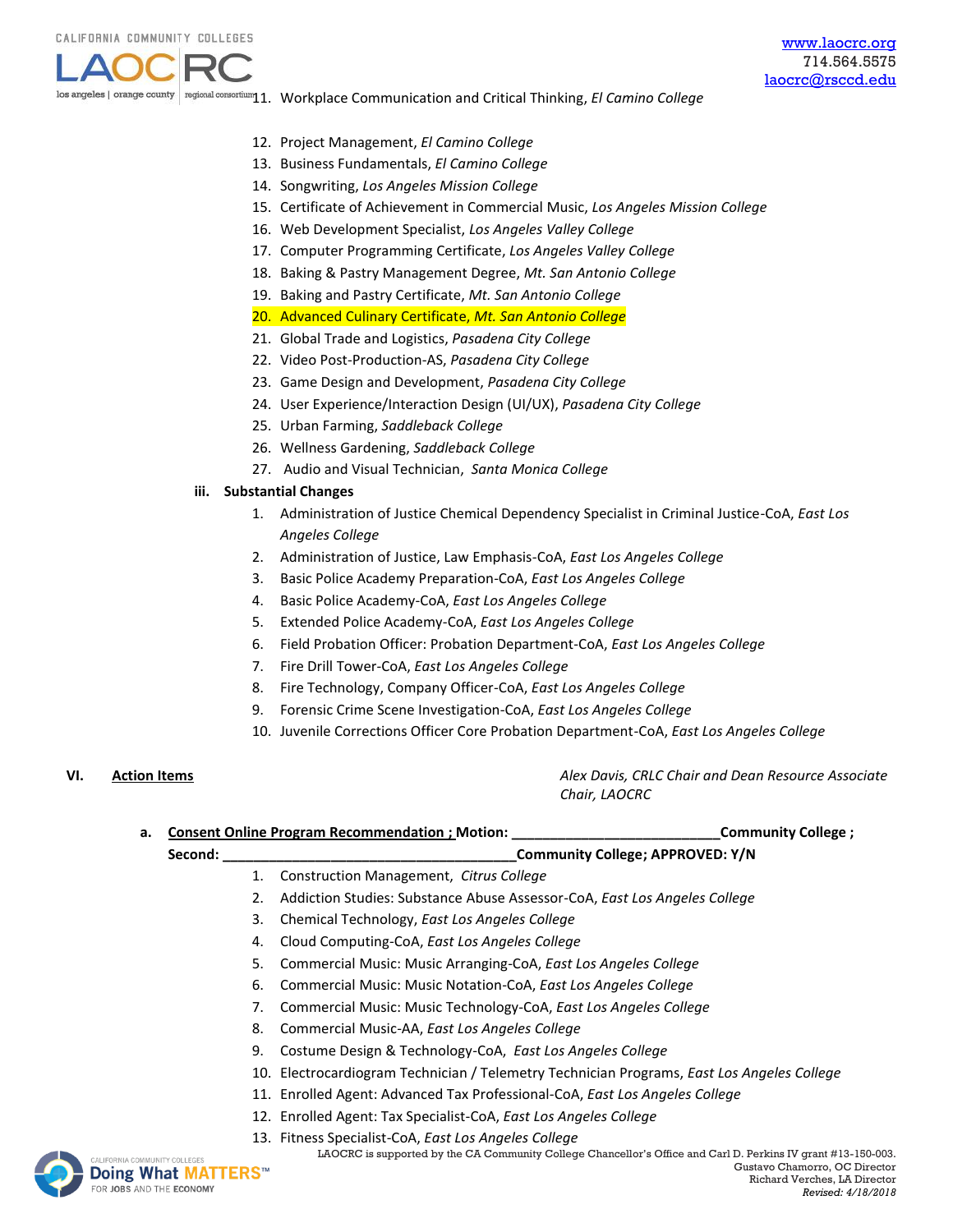

los angeles | orange county 14. Hospitality Management Pathway-CoA, *East Los Angeles College*

- 15. Instrumental/Vocal Performer-CoA, *East Los Angeles College*
- 16. Jazz Studies-CoA, *East Los Angeles College*
- 17. Law, Public Policy, and Society, *East Los Angeles College*
- 18. Pharmacy Technician, *East Los Angeles College*
- 19. Physical Therapy Aide-CoA, *East Los Angeles College*
- 20. Physical Therapy Assistant, *East Los Angeles College*
- 21. Technical Theatre-CoA, *East Los Angeles College*
- 22. Theatre in the Community, *East Los Angeles College*
- 23. Unmanned Aerial Vehicle (UAV) Program, *East Los Angeles College*
- 24. Computer Information Systems, Glendale Community College
- 25. Information Technology, *Glendale Community College*
- 26. Culinary Arts, *Mt. San Antonio College*
- 27. Supply Chain Management, *Mt. San Antonio College*
- 28. Unmanned Aircraft Systems (Drones), *Mt. San Antonio College*
- 29. Unmanned Aircraft Systems, *Mt. San Antonio College*
- 30. Archives and Digital Collections Assistant, *Pasadena City College*
- 31. Yoga Teacher Training, *Pasadena City College*
- 32. Construction Engineering Management, *Rio Hondo College*
- 33. 3D Modeling and Animation C–Video Game and Interactive Media Art Emphasis Certificate, *Santa Ana College*

**VII. Updates** *Alex Davis, CRLC Chair and Dean Resource Associate Chair, LAOCRC*

- **a.** Districts
	- **i.** Cerritos
	- **ii.** Citrus
	- **iii.** Coastline
	- **iv.** Compton
	- **v.** Cypress
	- **vi.** East Los Angeles
	- **vii.** El Camino
	- **viii.** Fullerton
	- **ix.** Glendale
	- **x.** Golden West
	- **xi.** Irvine Valley
	- **xii.** Long Beach
	- **xiii.** Los Angeles City
	- **xiv.** Los Angeles Harbor
	- **xv.** Los Angeles Mission
	- **xvi.** Los Angeles Pierce
	- **xvii.** Los Angeles Southwest
	- **xviii.** Los Angeles Trade-Technical
	- **xix.** Los Angeles Valley
	- **xx.** Mt. SAC
	- **xxi.** Orange Coast
	- **xxii.** Pasadena City
	- **xxiii.** Rio Hondo